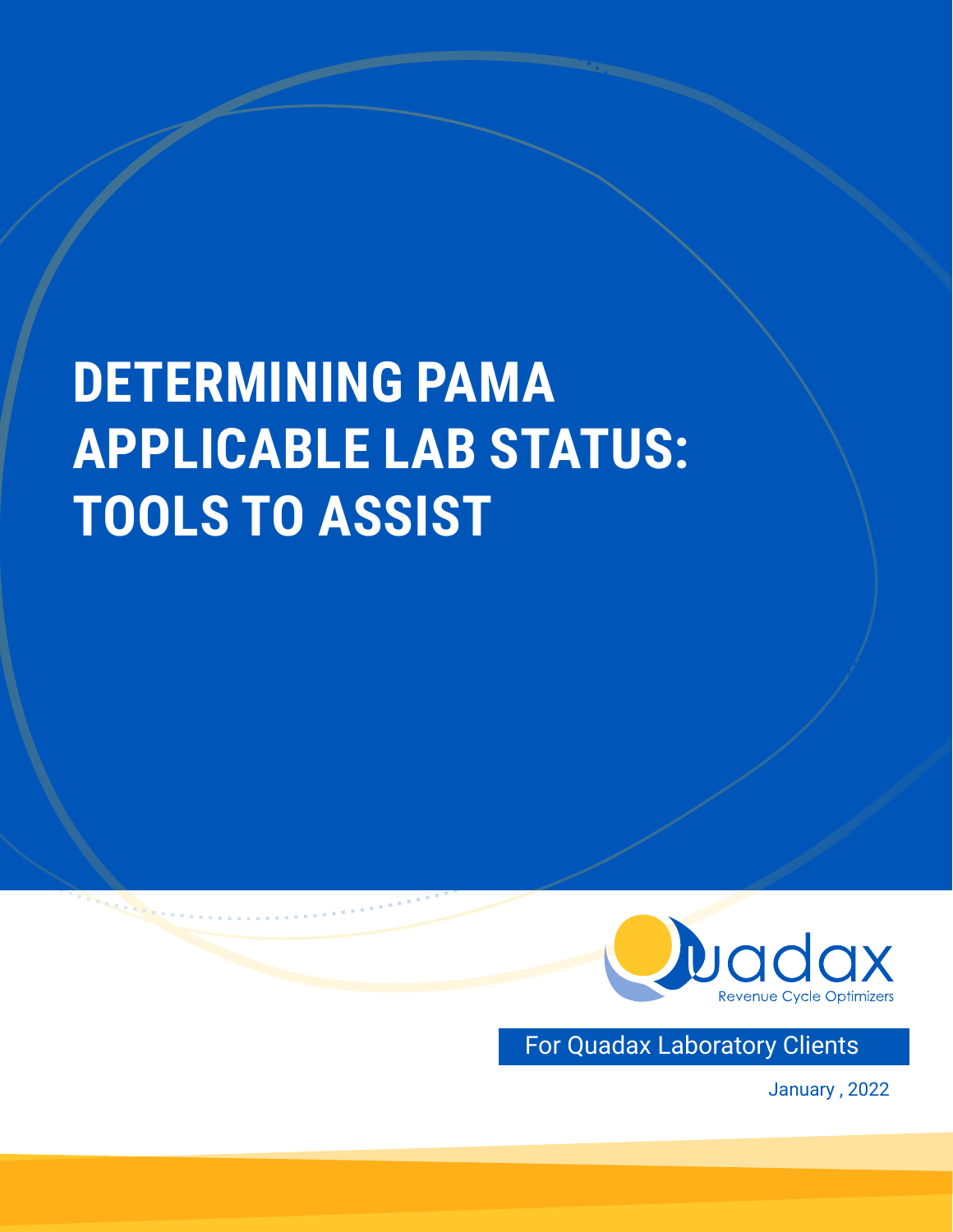

## **PAMA Applicable Lab Decision Tree**

**Dadax**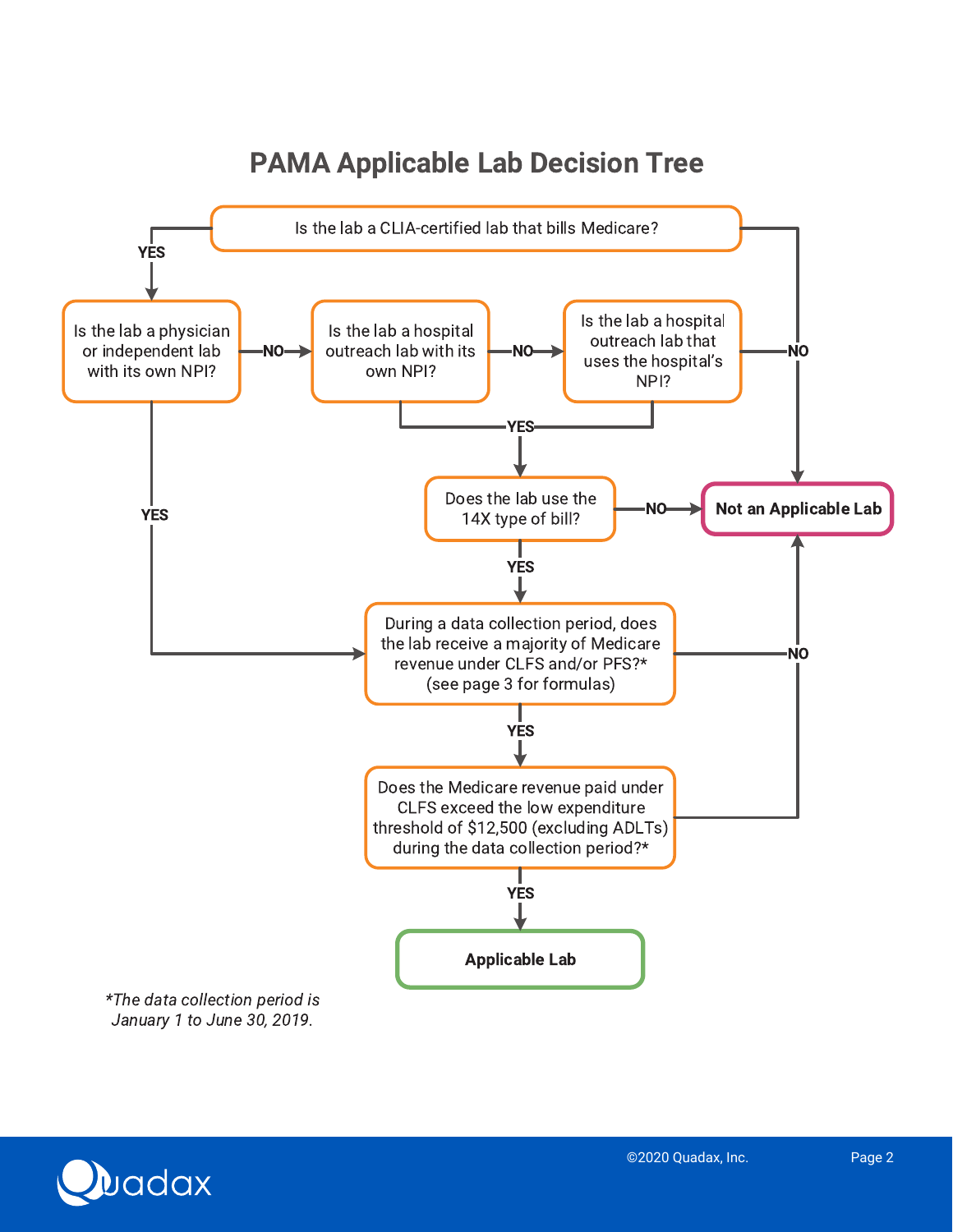**The Protecting Access to Medicare Act of 2014 (PAMA)** requires applicable laboratories to report private payer rate and volume data by March 31, 2023. To be considered an applicable lab, a laboratory must meet the criteria outlined in the PAMA Applicable Lab Decision Tree, which visually depicts the applicable lab determination process. This document supplements the PAMA Applicable Lab Decision Tree by providing HARP strategies that can assist clients in the determination process. Clients must use their own judgment to determine if they are an applicable lab; while Quadax will provide the data to assist, we cannot make that determination for any laboratory organization.

#### *Is the lab a CLIA-certified lab? If so, does it bill Medicare under its own NPI, or is it a hospital outreach laboratory that bills non-patient laboratory tests under either its own NPI or the hospital's NPI?*

According to CMS, a facility that receives any CLIA certificate, including a CLIA certificate of waiver, is considered a laboratory as defined under 42 CFR 493. An applicable laboratory is a laboratory that bills Medicare Part B under its own NPI or, for hospital outreach laboratories, bills Medicare Part B on the Form CMS-1450 under the 14X type of bill (TOB) using its own NPI or the hospital's NPI. In HARP, NPIs are stored as provider numbers in the NPI insurance category and are saved in the Provider Numbers section of the Billing Group Maintenance page (Menu > Maintenance > Client > Entities > Billing Group) for each billing group.

Review the Provider Numbers section of the Billing Group Maintenance page for each billing group in the HARP database to determine whether any billing groups bill under different NPIs. If so, note all billing groups that use the same NPI. If there are multiple billing groups with different NPIs, the laboratory may have to report for each NPI. At this time, Quadax is not providing condensed reporting.

As indicated above, in the 2019 Physician Fee Schedule Final Rule, CMS adjusted the applicable lab criteria to include hospital outreach laboratories that bill nonpatients for their services. In Transmittal 3425, a non-patient is defined as a beneficiary who has a specimen that is submitted to a hospital for analysis but is not physically present at the hospital for the laboratory service, that is, the patient is neither a registered hospital outpatient nor an admitted hospital inpatient. Nonpatients may be identified with the CMS-1450 14X TOB. In HARP, the type of bill is stored on the Billing Group Maintenance page.

Review the Billing Group Maintenance page for each billing group in the HARP database to determine if the 14X TOB is used. If so, note all billing groups that use it.

*Clients must use their own judgment to determine if they are an applicable lab; while Quadax will provide the data to assist, we cannot make that determination for any laboratory organization.* 

*During a data collection period, does the lab receive a majority of Medicare revenue (Parts A, B, & D, including any applicable patient liability and excluding Medicare Advantage revenue) under CLFS and/or PFS?*

The HARP reports used to assist in applicable lab determination are based on financial categories. Prior to running the reports, financial categories in HARP must be reviewed in order to determine if Medicare payments are adequately grouped in the HARP database. Payments on the CLFS and PFS are under Part B, original Medicare, so all Medicare plans (including Railroad Retirement Medicare and excluding Medicare Advantage) must be grouped under the Medicare financial

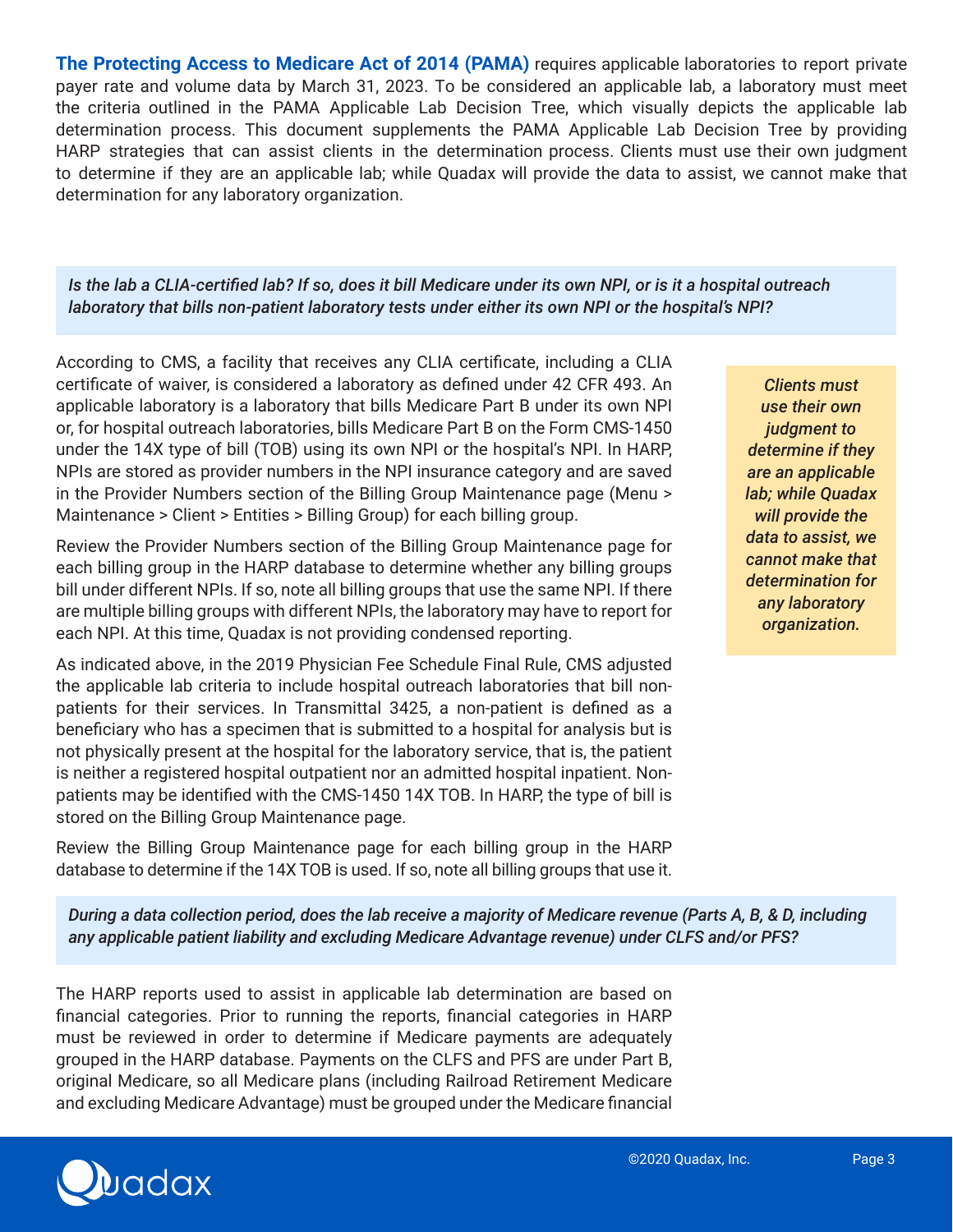category. If insurance plans are not adequately grouped in the Medicare financial category, the reports must be run by insurance plan. If multiple NPIs or TOBs are used, run the report by financial category or insurance plan, and then drill down to the billing group sort level (further details below).

The formula used to calculate the percentage of Medicare revenue paid under the CLFS and PFS varies depending on whether the lab is an independent, physician, or hospital outreach lab with its own NPI, or a hospital outreach lab that uses the hospital's NPI.

If the lab is an independent, physician, or hospital outreach lab with its own NPI, the percentage of Medicare revenue paid under the CLFS and PFS can be calculated using the following formula:

> *Medicare CLFS revenues (for billing NPI) + Medicare PFS revenues (for billing NPI) Total Medicare revenues (for billing NPI)*

If the lab is a hospital outreach lab that uses the hospital's NPI, the percentage of Medicare revenue paid under the CLFS and PFS can be calculated using the following formula:

### *Medicare CLFS revenues (based on 14X TOB) + Medicare PFS revenues (based on 14X TOB) Total Medicare revenues (based on 14X TOB)*

Note the following:

• The denominator in these formulas, total Medicare revenues, includes Parts A, B, & D and any applicable patient responsibility. In the 2019 final rule, CMS removed Medicare Advantage revenue (Part C) from the formula, so Medicare Advantage revenue is excluded.

• When using the CMS Form-1450 14x TOB for determining applicable laboratory status, the majority of Medicare revenues threshold and low expenditure threshold only applies to the hospital outreach laboratory portion of the hospital's NPI, rather than to the NPI of the entire hospital.

• Any billing done outside of Quadax should be included when calculating the percentage of Medicare revenue paid under the CLFS and PFS.

**The web-based Transaction Summary report** provides the data used to determine if over 50 percent of Medicare revenue is paid under the CLFS and PFS. The Transaction Summary report in HARP is accessed from Menu > Reports > Transactions > Transaction Summary. The report can be run in the following ways:

1. If financial categories are adequately grouped in the database, sort by financial category first and billing group second.

2. If financial categories are not adequately grouped in the database, sort by insurance plan first and billing group second.

3. If multiple NPIs/TOBs are used, run the report by option 1 or 2, and then drill down to the billing group sort level.

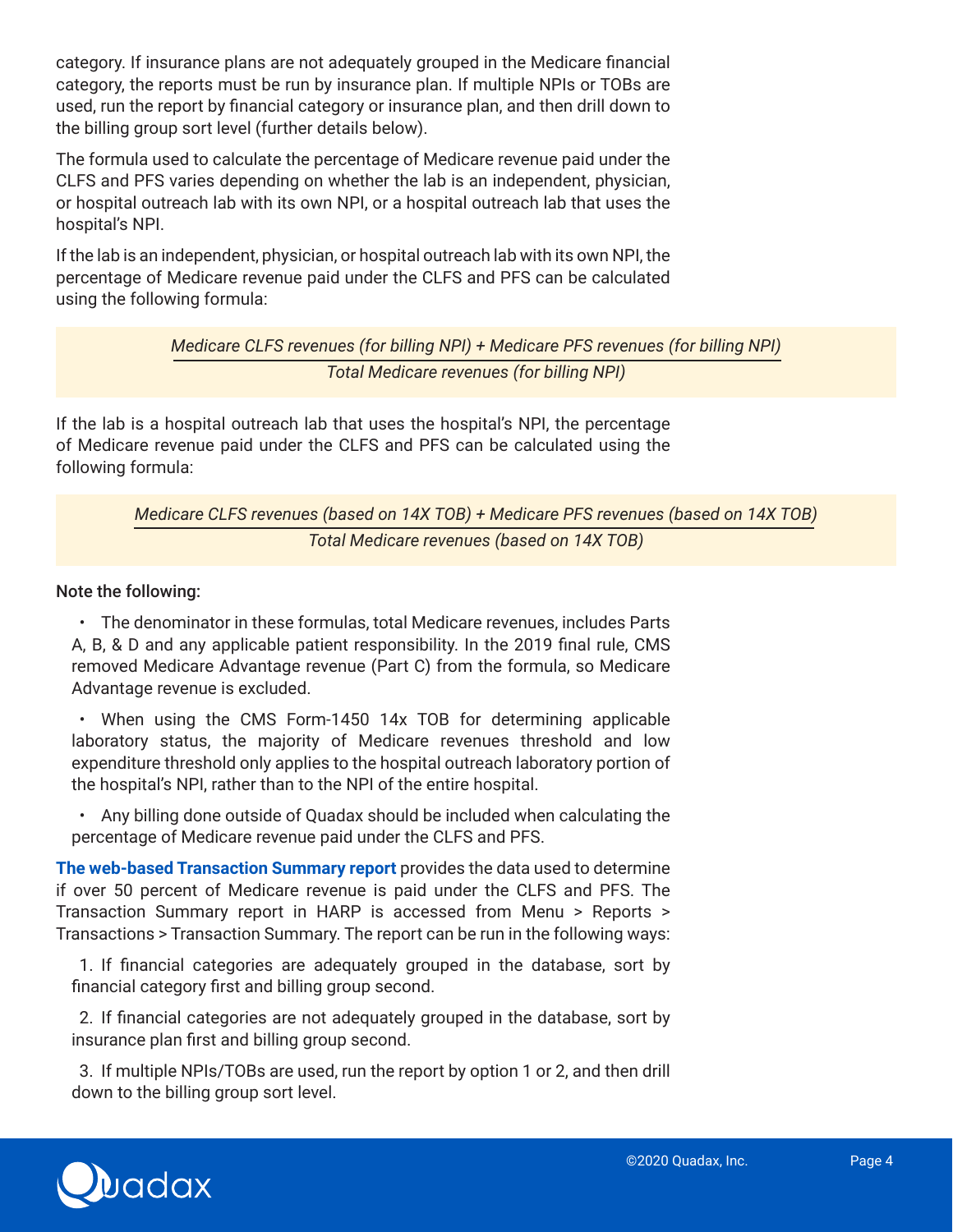For each of these options, Receipt should be selected as the Transaction Type, June 2019\* should be selected as the Billing Period, and Billing Month should be selected as the Date Type. The screen capture below shows the report parameters that should be selected when financial categories are adequately grouped in the database.

| • 1)Previous Reports<br><b>Transaction Summary Report</b> |                                                 |
|-----------------------------------------------------------|-------------------------------------------------|
| Report # New                                              |                                                 |
| <b>Transaction Type</b>                                   | Receipt<br>v                                    |
| <b>Billing Period</b>                                     | To,<br>n/a<br>n/a<br>June, 2019<br>$\checkmark$ |
| Date Type                                                 | <b>Billing Month</b><br>v                       |
| Sort/Break 1                                              | <b>Financial Category</b><br>◡                  |
| Sort/Break 2                                              | $\checkmark$<br><b>Billing Group</b>            |
| Sort/Break 3                                              | None<br>v                                       |
| Sort/Break 4                                              | None<br>◡                                       |
| <b>Charge in Error</b>                                    | Include $\vee$                                  |
| <b>Combine Multilink Procedures</b>                       | □                                               |
| <b>Report by Expected Amount</b>                          |                                                 |
| <b>Exclude Transferred Tickets</b>                        |                                                 |
| <b>Include Charges in CRS</b>                             | $No$ $\vee$                                     |
| <b>Transactions or Units</b>                              | <b>Units</b>                                    |
| <b>Services Heading</b>                                   |                                                 |
| <b>Report Title</b>                                       |                                                 |
| <b>Enable Ticket Detail</b>                               | ✓                                               |
| <b>Enable Harp Lookup</b>                                 | ✓                                               |
| <b>Enable Parameters</b>                                  | ✓                                               |
| <b>Display Chart</b>                                      | ✓                                               |
| <b>Reporting Database</b>                                 | Current                                         |
|                                                           | <b>Submit</b><br><b>Save Parms</b>              |

By selecting June 2019\* as the billing period, the report shows six months of data, January – June 2019, with totals for the period. If all billing groups bill under the same NPI, you can use the totals for Medicare receipts on the main summary report for the calculation. If multiple NPIs are used, data for billing groups with the same NPI should be combined. If multiple TOBs are used, only include data for billing groups that use the 14X TOB in the calculation. Note that the Transaction Summary report includes all applicable patient responsibility revenue.

*\*If the yearend for the HARP account is not December, adjust the billing period accordingly.* 

*Does the Medicare revenue paid under CLFS exceed the low expenditure threshold of \$12,500 (excluding ADLTs) during the data collection period?*

**The web-based Reimbursement report** can be used to determine if CLFS Medicare revenue is above or below the low expenditure threshold. Access the Reimbursement report in HARP from Menu > Reports > Financial > Reimbursement, and then select the report parameters shown on the screen shot below. (If all billing groups bill under the same NPI, the sorts can be Financial Category and then Fee Schedule, omitting the Billing Group sort.) Click Submit, and then take the steps outlined on the next page. Data for billing groups with the same NPI should